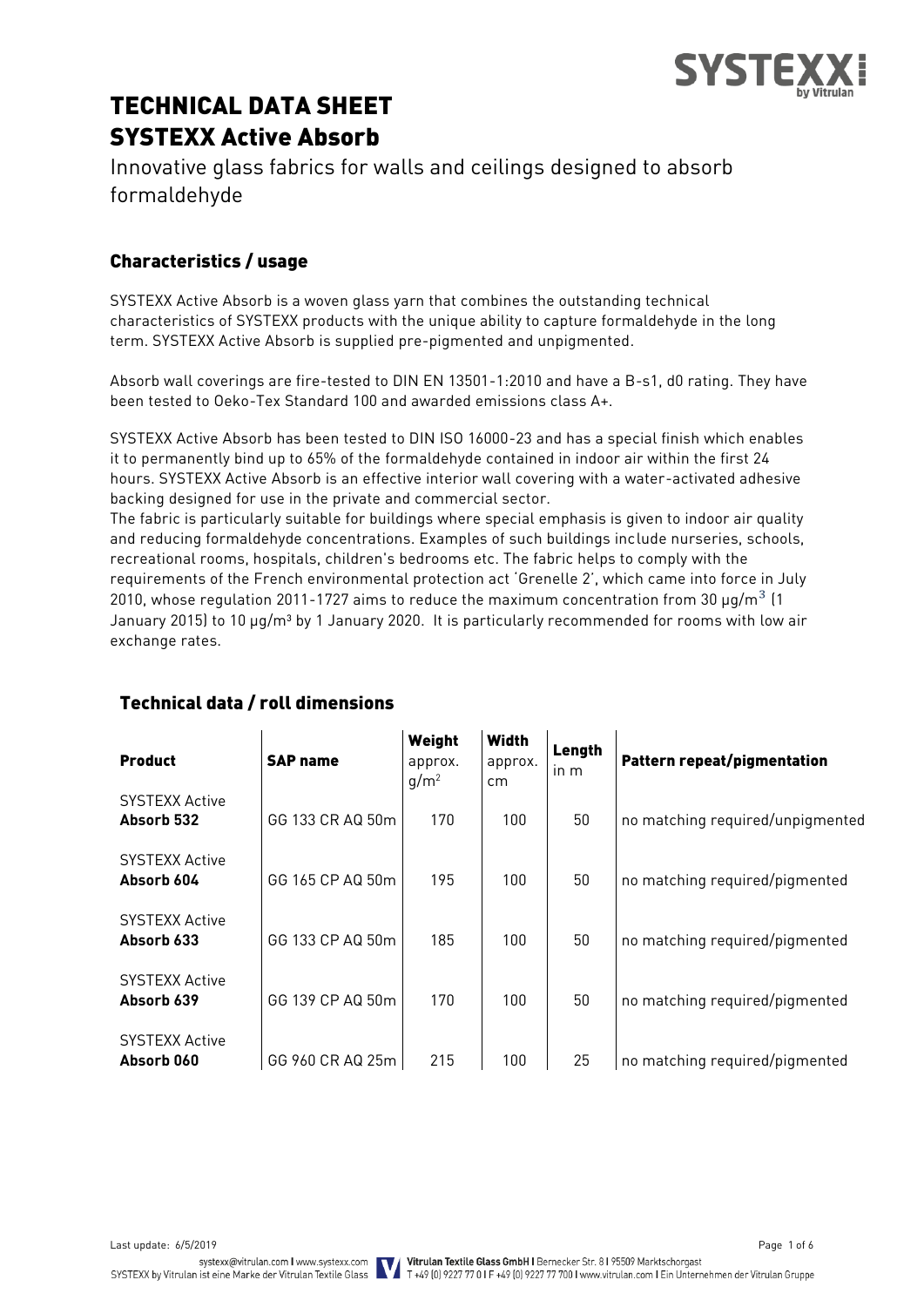

### Substrate preparation

Make sure that the substrate is free from impurities before applying the wall covering. Substrates must be dry, clean, smooth and stable. Remove old wall coverings and unstable paints and finishes. Sand down stable but rough/uneven substrates; fill cracks/holes with a levelling compound. Prepare the substrate thoroughly, taking care to remove even the slightest irregularities such as grains of sand or grit etc. Marks left by preparation work must be no more than 1 mm in width and height. To achieve this, apply a skim coat or trowel up to produce a smooth finish if required. Pretreat absorbent substrates with a suitable primer. Remove any mold growth and treat in accordance with the relevant regulations.

(Substrate preparation is described in more detail in the "Substrate / Preparation" table).

# Application

#### Important for all products

Do not apply if the room and surface temperature is below +8 °C. Always check to make sure that the batch numbers are the same when applying the wall covering to adjacent areas (see information on outside of box). One drop = wall/ceiling length plus 5 – 10 cm. Trim off the excess.

#### 1. Using the Aqua Quick pasting machine

Pull the roll through the Aqua Quick pasting machine and fold loosely. Allow 1 minute for the integrated adhesive to activate, or 2 to 3 minutes when applying to ceilings. For more information, please refer to the Aqua Quick manual.

Allow 7 – 12 hours drying time at normal room temperature (18 °C).

The fabric remains workable for up to 30 minutes after activating the adhesive. Working life may vary significantly when applying under extreme climatic conditions (high air humidity, high temperatures).

The sheet of fabric can be repositioned up to 20 minutes after applying. Please note that this timeframe depends largely on the substrate and the ambient temperature. Do not leave the material immersed in the water bath for more than 5 minutes as this may cause the adhesive to swell and liquefy. If the fabric is left in the water bath for a longer period, we cannot guarantee that the right amount of adhesive with the correct consistency will remain on the fabric.

Tip: To avoid waste when a break between cutting one length and the next is necessary/desirable: draw a length 50 cm shorter than required through the Aqua Quick machine, then cut the drop to the correct length along the back edge of the bath. (Example: for a room height of 2.50 m: measure a 2 m drop, then cut on the back edge of the bath to give a total length of 2.50 m).

#### 2. Avoiding textural differences

Never paste the product upside down or inside out. Marks on the back of the fabric serve as a guide. These marks should always be spaced at intervals of 1 m from one drop to the next.

#### 3. Butt-joining the lengths of wall covering:

Make sure that the edges butt up smoothly where one length joins another. A double-cut can be used to achieve a seamless joint. Avoid overlaps in the seam area. Remove any adhesive on the visible side straight away with a damp cloth or sponge.

Last update: 6/5/2019 Page 2 of 6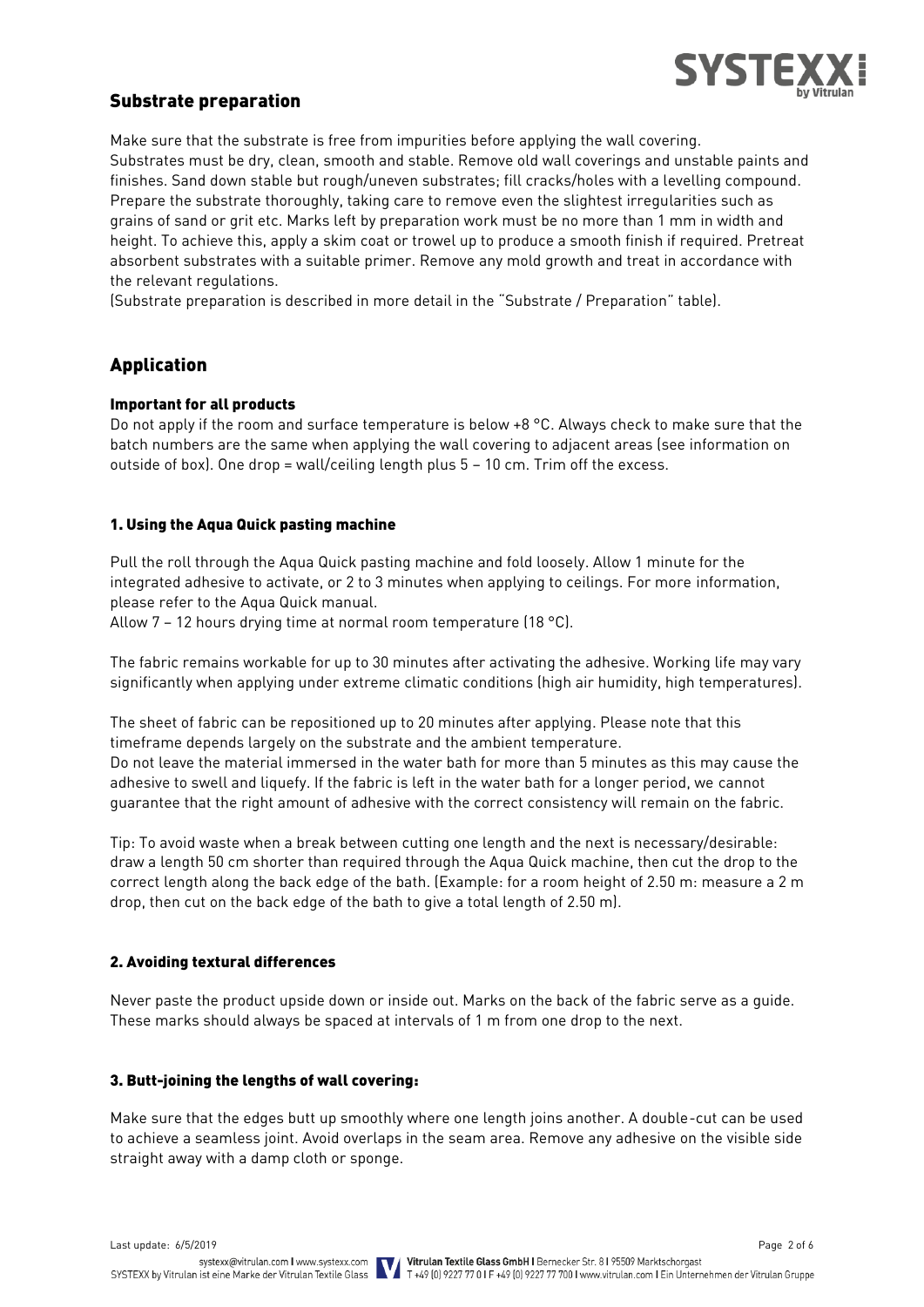

#### 4. Pressing onto the wall and trimming

Press the fabric firmly onto the wall and brush from top to bottom with the wallpaper squeegee to exclude air bubbles (apply in the same way as conventional or vinyl wall coverings). Carefully press overlapping fabric into the corners and cut with a sharp-bladed cutter, using a wallpaper squeegee or ruler as a guide. Applying around outside corners: gently sand the edge of the fabric with wet sand paper (≥ P240), taking care not to sand right through the fabric. Then wrap it around the outside corner and press firmly onto the wall to remove any bubbles.

#### 5. Painting

SYSTEXX Active Absorb are pigmented and unpigmented glass wall coverings. To capture the maximum amount of formaldehyde, SYSTEXX Active Absorb should be applied to all walls and the ceiling. A formaldehyde-absorbing coating can be additionally used, in which case it is important to follow the manufacturer's instructions.

Pre-pigmented SYSTEXX wall coverings usually need only one coat of pale-colored matt or eggshell paint.

1st coat: Apply the paint evenly once the wall covering has completely dried. Follow the paint manufacturer's instructions.

2nd coat: Wait until the first coat is completely dry before applying the second (if necessary). coat.

Paint coverage: 180 - 230 g/m² for 1st coat, 130 - 170 g/m² for 2nd coat

The coverage depends on the texture of the fabric and the substrate. Carry out a trial application to work out the precise rate. If using with any other products, please follow the relevant accompanying instructions.

Two-component systems should not be used because they may negate the effect.

#### Application of different paint finishes

| Desired      | Required     |
|--------------|--------------|
| top coat     | base coat    |
| Matt         |              |
| Semi-gloss   | Semi-gloss   |
| - eggshell   | - eggshell   |
| - satin      | - satin      |
| Gloss        | Gloss        |
| - high gloss | - satin      |
|              | - high gloss |

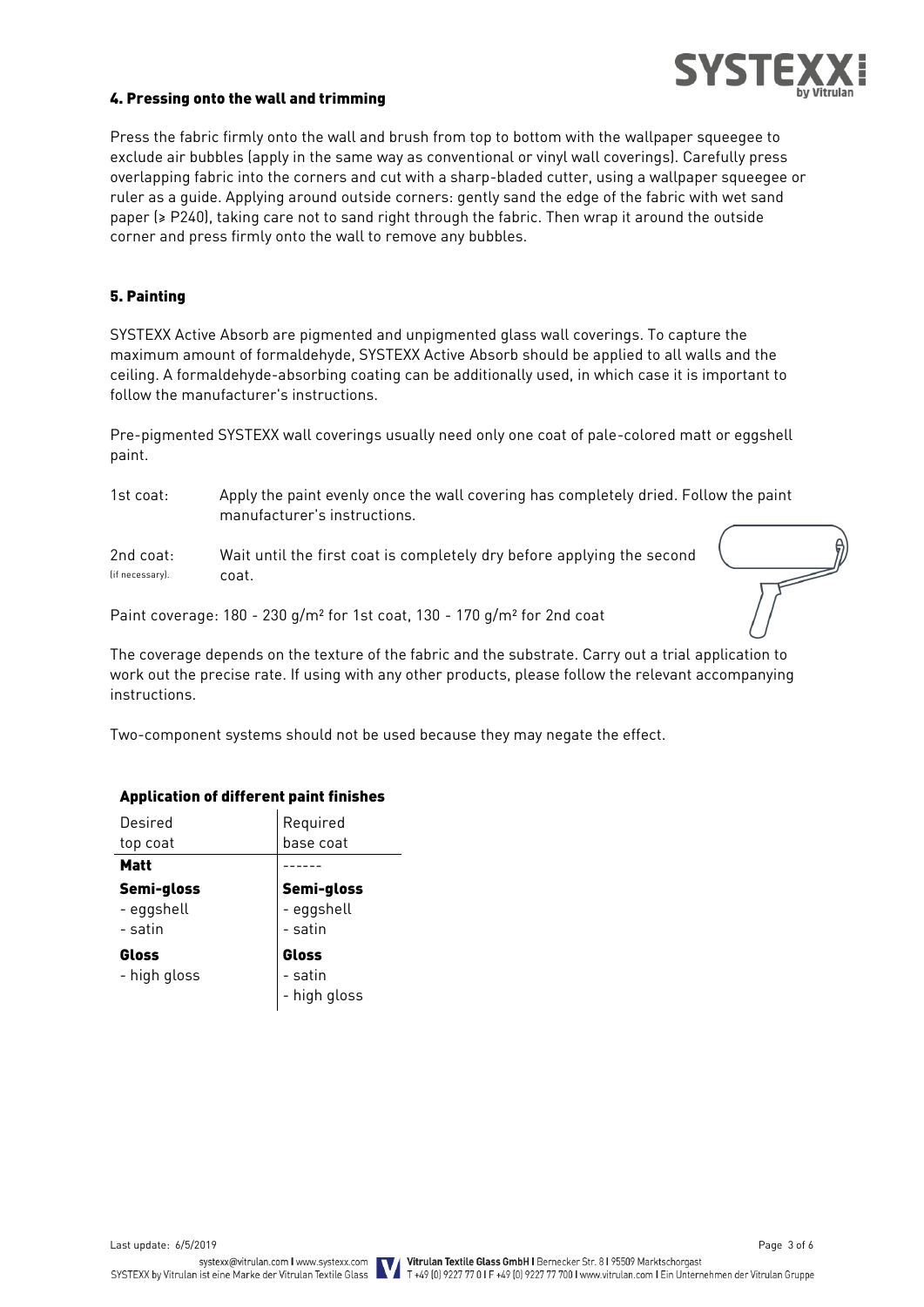

| <b>Exposed concrete</b>                         | 1. Deburr roughly<br>2. Level with filler<br>3. Sand and prime                                                                                                                                                  |
|-------------------------------------------------|-----------------------------------------------------------------------------------------------------------------------------------------------------------------------------------------------------------------|
| Poured concrete,<br>filigree concrete           | 1. Clean (deburr if necessary)<br>2. Fill joints with a levelling compound to achieve a smooth<br>surface finish<br>3. Skim the entire surface and smooth off<br>4. Sand and prime                              |
| <b>Sanding plaster</b>                          | 1. Remove loose plaster<br>2. Stabilize the plaster / apply a penetrating primer<br>3. Fill, level and smooth off if necessary, then prime<br>4. Sand and prime                                                 |
| <b>Coarse textured plaster</b>                  | 1. Clean and deburr<br>2. Skim the entire surface and smooth off<br>3. Sand and prime                                                                                                                           |
| Very absorbent plaster<br>(e.g. gypsum plaster) | 1. If necessary, skim the entire surface and smooth off<br>2. Sand<br>3. Apply penetrating primer                                                                                                               |
| <b>Standard plaster</b>                         | 1. Remove any sinter skin by sanding and fill with a levelling<br>compound<br>2. Pretreat with a penetrating primer                                                                                             |
| Lining paper, size or sealer                    | 1. Dampen the lining paper, size or sealer to loosen it<br>2. Scrape it off<br>3. If necessary, skim the entire surface and smooth off<br>4. Sand and prime                                                     |
| Peelable or<br>dry-strippable wallpapers        | 1. Completely remove the wallpaper<br>2. If necessary, skim the entire surface and smooth off<br>3. Sand and prime                                                                                              |
| <b>Wallpaper residue</b><br>(e.g. cellulose)    | 1. Remove all trace of wallpaper and paste residues<br>2. If necessary, skim the entire surface and smooth off<br>or make good the damaged areas<br>3. Sand and prime                                           |
| <b>Flaking old paint</b>                        | 1. Completely remove any unstable, flaking paint<br>(by hand or with a machine)<br>2. Apply an intermediate primer if necessary<br>3. If necessary, skim the entire surface and smooth off<br>4. Sand and prime |
| <b>Distemper</b>                                | 1. Remove completely by scraping/wiping<br>2. Prime                                                                                                                                                             |
| <b>High-gloss paints</b>                        | 1. Rub down or wash with an alkaline cleaner to remove the<br>glossy sheen<br>2. Apply an adhesion promoter if necessary                                                                                        |

Substrate Preparation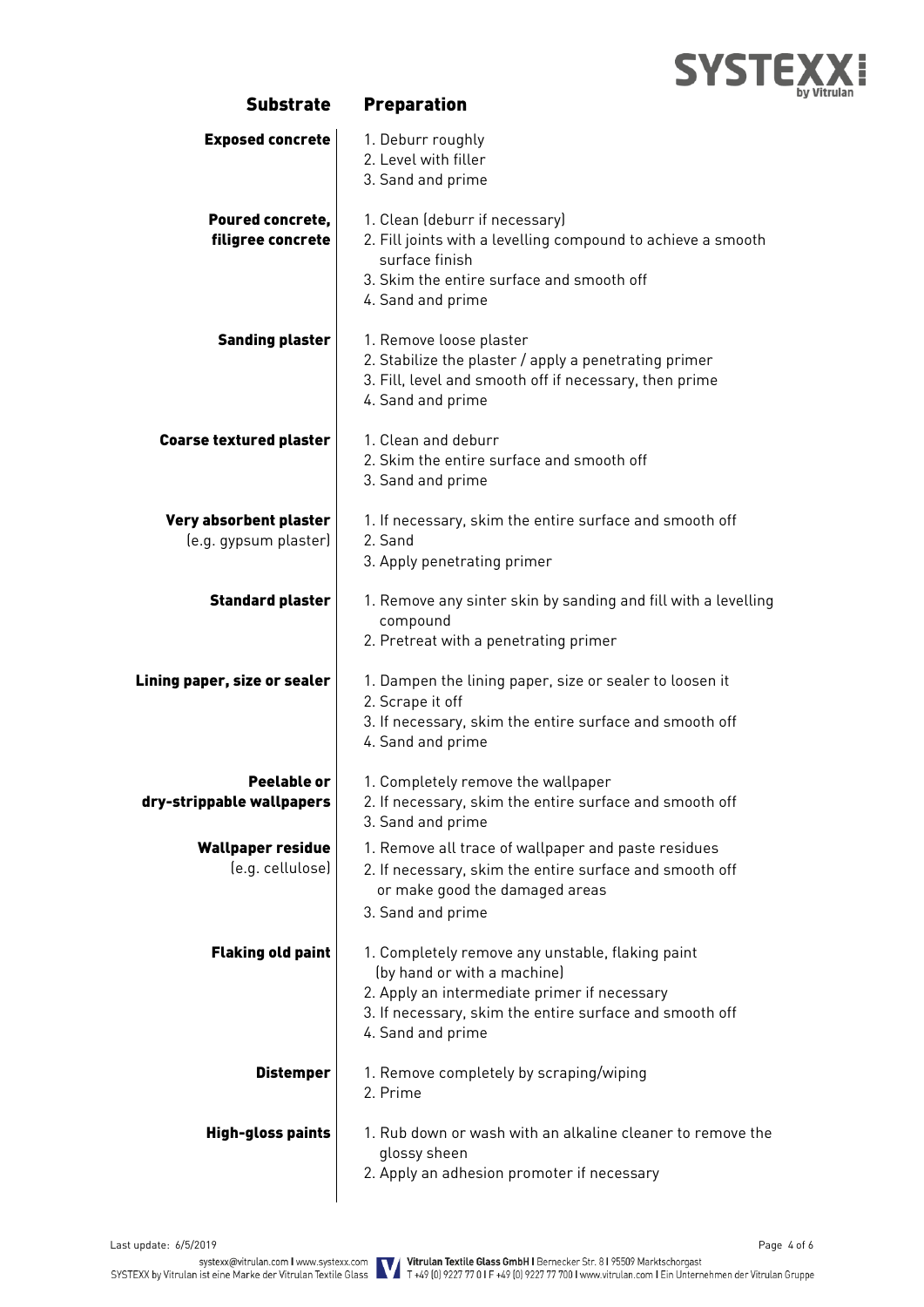

| Glass fabric*                                    | by Vit<br>1. Clean and sand (apply adhesion promoter if necessary)<br>2. Skim the entire surface and smooth off<br>(If the surface is rough textured, it may be necessary to repeat<br>this several times)<br>3. Sand and prime                                                                                                                                                                                                               |
|--------------------------------------------------|-----------------------------------------------------------------------------------------------------------------------------------------------------------------------------------------------------------------------------------------------------------------------------------------------------------------------------------------------------------------------------------------------------------------------------------------------|
| <b>Plasterboard</b>                              | 1. Fill joints with a levelling compound to achieve<br>a smooth surface finish<br>2. Sand and prime                                                                                                                                                                                                                                                                                                                                           |
| <b>OSB, wood, fiberboard</b>                     | 1. Apply a protective layer (to prevent carry-over of constituents)<br>2. Sand<br>3. Fill joints with a levelling compound to achieve a smooth<br>surface finish<br>4. Skim the entire surface and smooth off<br>5. Sand and prime                                                                                                                                                                                                            |
| <b>Ceramic tiles</b>                             | 1. Degrease and clean the tiles<br>2. Apply adhesion promoter, then skim the entire surface<br>and smooth off<br>3. Sand and prime                                                                                                                                                                                                                                                                                                            |
| <b>Rusty steel surfaces</b>                      | 1. Remove rust (to standard ST 2 'Hand Tool Cleaning'):<br>Remove<br>all rust, scale, loose rust and loose paint by hand<br>using a wire brush, sandpaper or grinding tools,<br>or by knocking and scraping, or a combination of these<br>methods<br>2. Apply an anti-corrosion treatment<br>3. Fill depressions and joint areas with a two-component filler<br>to achieve a smooth surface finish<br>4. Sand and apply anti-corrosion primer |
| <b>Bleed-through</b><br>(e.g. (e.g. water marks) | 1. Test load-bearing capacity of substrate and apply protective layer<br>2. Sand<br>3. Skim the entire surface and smooth off<br>4. Sand and prime                                                                                                                                                                                                                                                                                            |
| <b>Nicotine and soot stains</b>                  | 1. Apply protective layer/coating to isolate the stain                                                                                                                                                                                                                                                                                                                                                                                        |

\*) Otherwise you will be left with an uneven surface finish which will be extremely noticeable after painting!